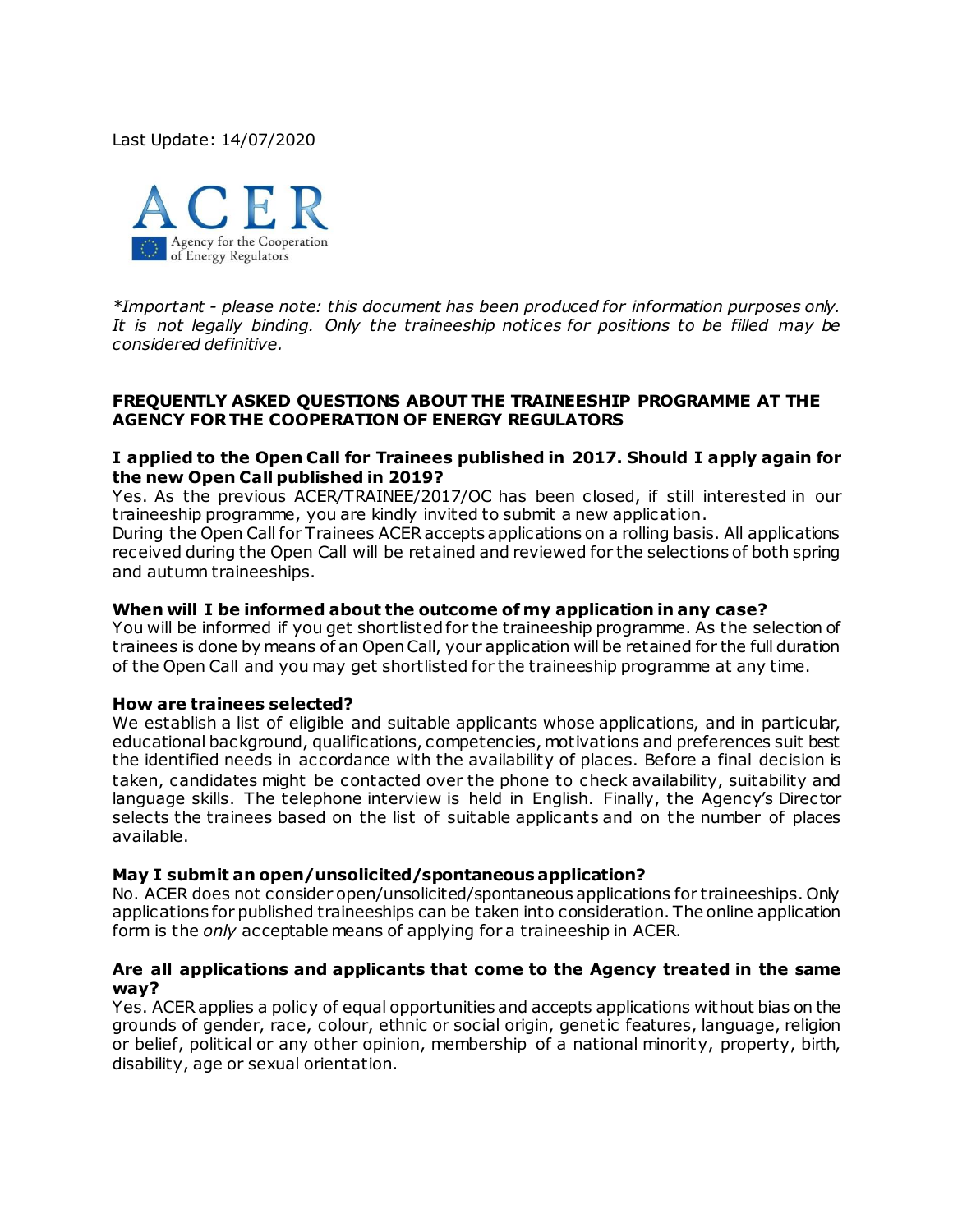# **Is there an age limitation for applying for a traineeship at ACER?**

There is no official age limit for applying for a traineeship. However, ACER's traineeship programmes are aimed at young university graduates and present an opportunity to gain initial work experience.

#### **I come from a country that is not a Member State of the European Union; may I apply for a traineeship advertised by the Agency?**

To apply for a traineeship at ACER it is mandatory to be a citizen of a Member State of the European Union, Norway, Iceland or Liechtenstein.

## **I have a degree from a country that is not a Member State of the European Union; am I eligible for a traineeship advertised by the Agency?**

Yes. Applicants should be in possession of a diploma attesting the completion of university studies, when the normal period of education is three years or more.

#### **I have completed the first three years of a course lasting more than three years but will not receive my diploma until the end of my studies. Can I still apply for the traineeship programme?**

No. You must have obtained your final diploma by the start of the traineeship period. ECTS points are not accepted as equivalent degree, proof of completion of the full university degree needs to be provided by the start date of the traineeship.

# **What language should I use in my application for a traineeship at the Agency?**

Excellent knowledge of the English language is an essential requirement to do a traineeship at ACER. Applications must therefore be submitted in English. For the same reason, the documents concerning traineeships at ACERare only available in English.

### **Do I need to send supporting documents when I submit my application?**

Yes. You have to submit the completed *ACERApplication form for the traineeship programme*, including a motivation letter together with scanned copies of your University diplomas.

### **Do I need to send certified translations of my supporting documents?**

No, this is not necessary. Diplomas (and other supporting documents) in an official language of the EU do not need to be translated (certified translations are required only in the case of non-EU languages).

### **I have sent my application but I discovered that I made a mistake when filling out the application form. How can I correct the mistake?**

Submitting an application more than once before the closing date is possible, it will result in the latest submission being taken as the final, authoritative version. If you would like to withdraw your application, please send an email to: [traineeship@acer.europa.eu](mailto:traineeship@acer.europa.eu)

### **How will I know that ACER has received my application?**

After submission of your application you will receive by email an acknowledgement of receipt confirming that your application has been successfully submitted.

# **I have been offered a traineeship. Can I postpone the starting date to a later period?**

In duly justified cases it is possible to postpone the starting date without extending the end date of the traineeship. However, the minimum length of the traineeship (3 months) has to be respected.

### **Can the traineeship period be extended?**